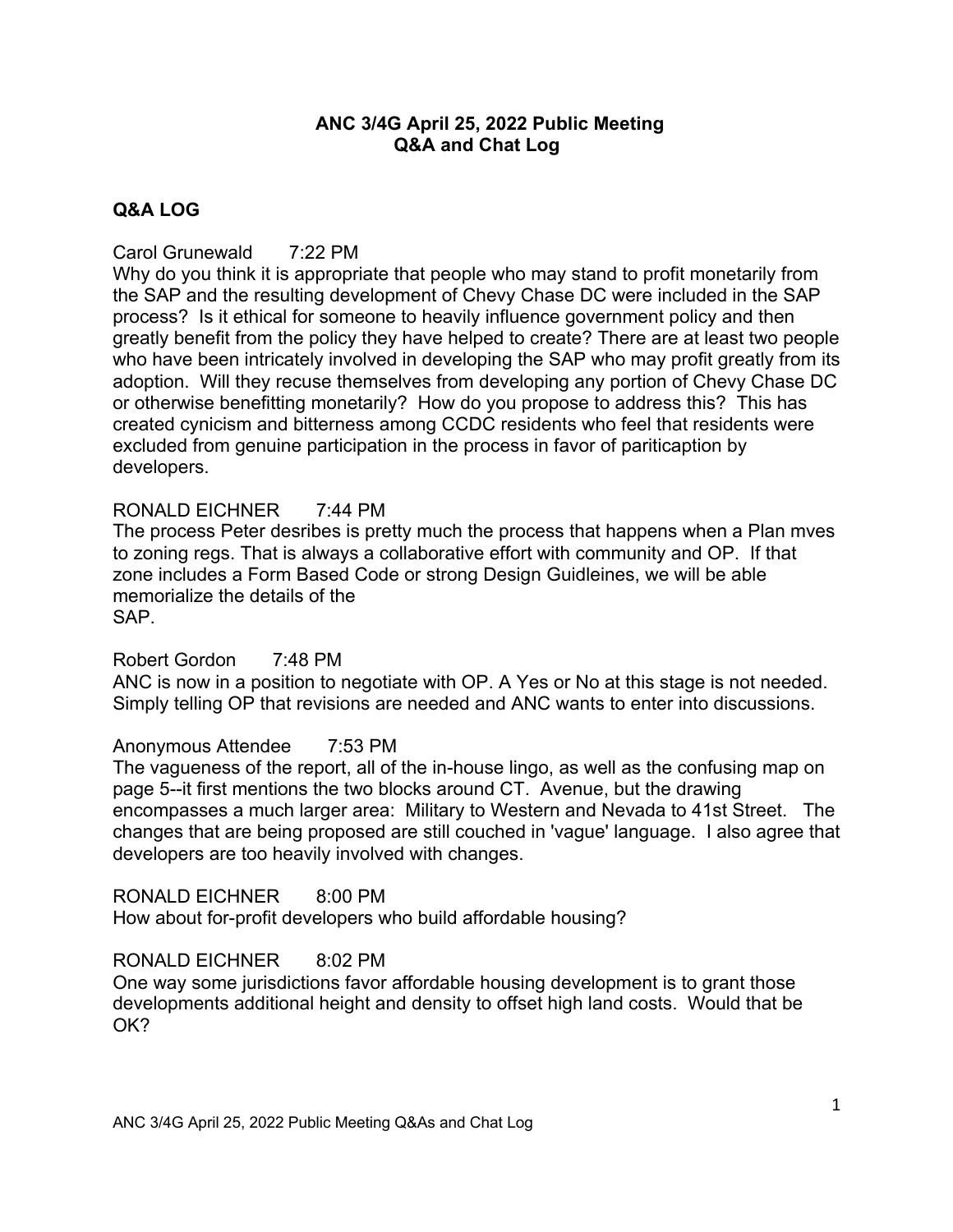## RONALD EICHNER 8:05 PM

Building permits are reviewed for adequate public facilities - infrastructure - as a matter of course

### Allen Seeber 8:06 PM

DC has compromised the definition of genuinely "affordable housing" thus encouraging developer production of units affordable only by residents with incomes beyond defined limits. Affordable housing reflects less than 30 percent cost burden on means-tested incomes, subsidized for deficits.

## L DeBord 8:07 PM

OP has over \$82 million missing from their affordable housing budget--how is this possible and how can we trust that they can handle/manage a change of this scale in our neighborhood? So many empty apartments and offices all over DC, and new buildings moving forward on Lisner Home property, as well as Wisconsin Avenue--how can anyone justify even more building? This is an economic issue that makes little sense.

## Ronald Kahn 8:09 PM

Commissioner Zeldin has a brilliant idea. Create a list of items or recommendations or changes some that are mandatory/required - rank them all. Where to draw that red line in the 75 or so areas? You can do that. Take the yes no out of the process. We also should fully understand that OP is he judge and jury in the current proess. To me that's a scarry proposition. Make this more definitive.

#### Carol Grunewald 8:40 PM

The problem with our commercial district is that a cloud has been hanging over it for years: is the zoning changing? are montrous buildings coming? is on-street parking going to disappear? is our business going to be able to afford rent increases? Who in their right mind would start a new business in our commercial district until our zoning/development situation is finalized. Why would someone invest all their money, time, and sweat in opening a new business here when we have this giant development shadow hanging over all of us?

#### Jamie Butler 8:56 PM

What is the rationale for emphasizing family housing above the library/community center when we could target more workforce housing that is needed here and that will likely have less impact our over crowded schools. Also, this broad planning document will move forward over many many years. Basing planning on current demographics is short sighted.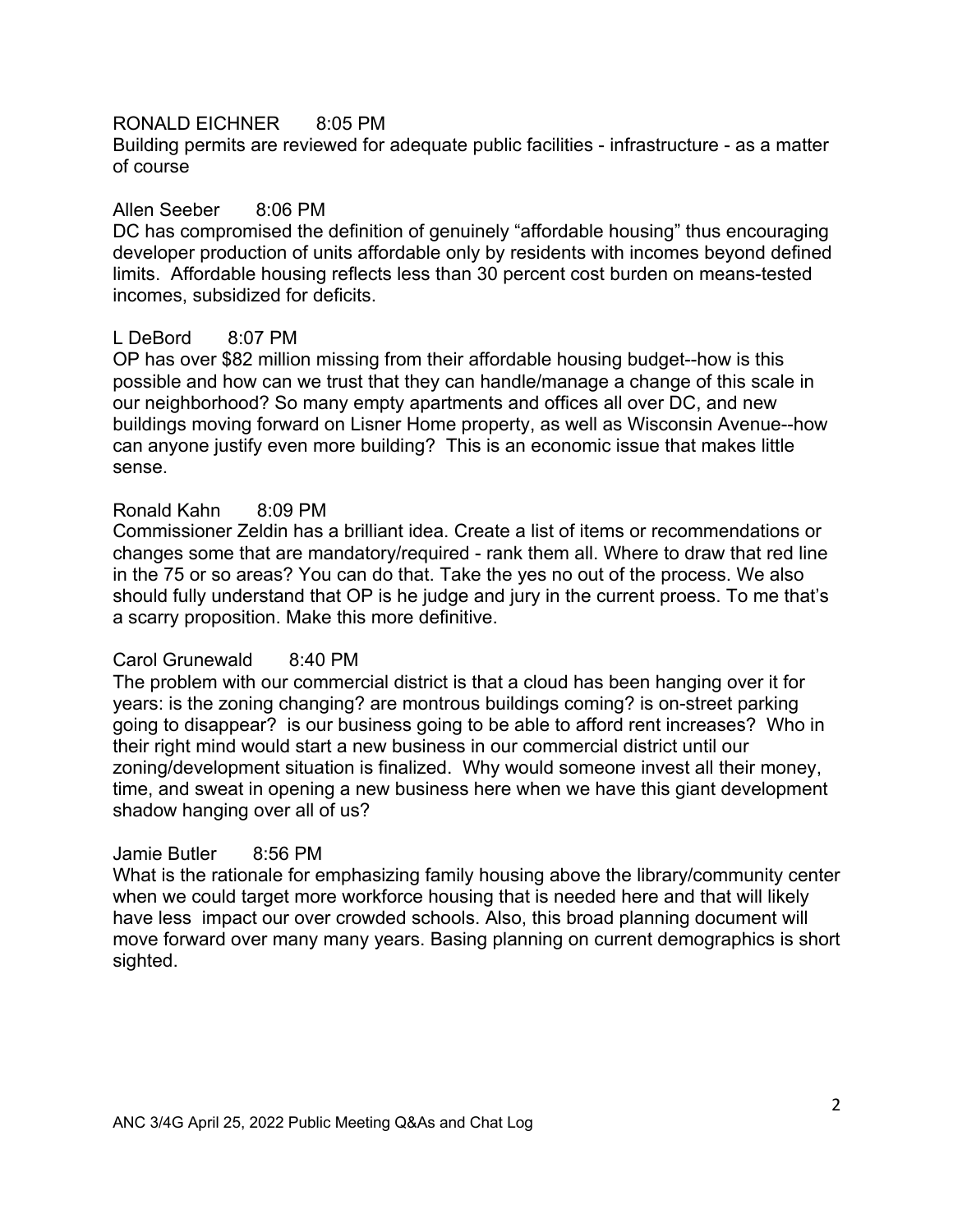#### Carol Grunewald 9:03 PM

OP introduced the form-based zone idea at the last minute because they don't want an historic district in CCDC and want to defeat the growing movement for an historic district in a portion of CCDC.

Carol Grunewald 9:07 PM

Actually it was McCarthy who introduced this form-based-zone idea. (Hard to tell where the developer cadre ends and Office of Planning starts. They so often appear to be one and the same.)

Michele Wolin 9:09 PM I think you need to heavily research this idea before giving up zoning/ANC approval.

Michele Wolin 9:11 PM Further, what about how far back the building could go, and its other dimensions, beyond just height?

Anonymous Attendee 9:14 PM

No developer who ever existed ever built less than the maximum that they were allowed to by zoning. They've even been known to build taller than zoning allows and then just pay a fine once they're caught!

Michele Wolin 9:17 PM Yes, it seems that developers wouldn't care about going through hoops if it will maximize their profit.

Anonymous Attendee 9:18 PM Will the speakers tomorrow be limited to only those who live in CCDC? Or will we be treated to commentary by streams of commentary from people who don't live here?

Michele Wolin 9:21 PM There are smart growth advocates signed up who don't live in this community, such as Cheryl Cort and Tracy Haddon Loh, that I know of.

# **CHAT LOG**

19:22:03 From Connie K. N. Chang, ANC 3/4G-05 to Everyone:

Here is the link to Peter's approach that we will discuss tonight … https://anc3g.org/wp-content/uploads/2022/04/Commissioner-Gosselin\_Approach-to-CCSAP\_A-Way-Forward-on-SAP-V2-4\_25\_22.pdf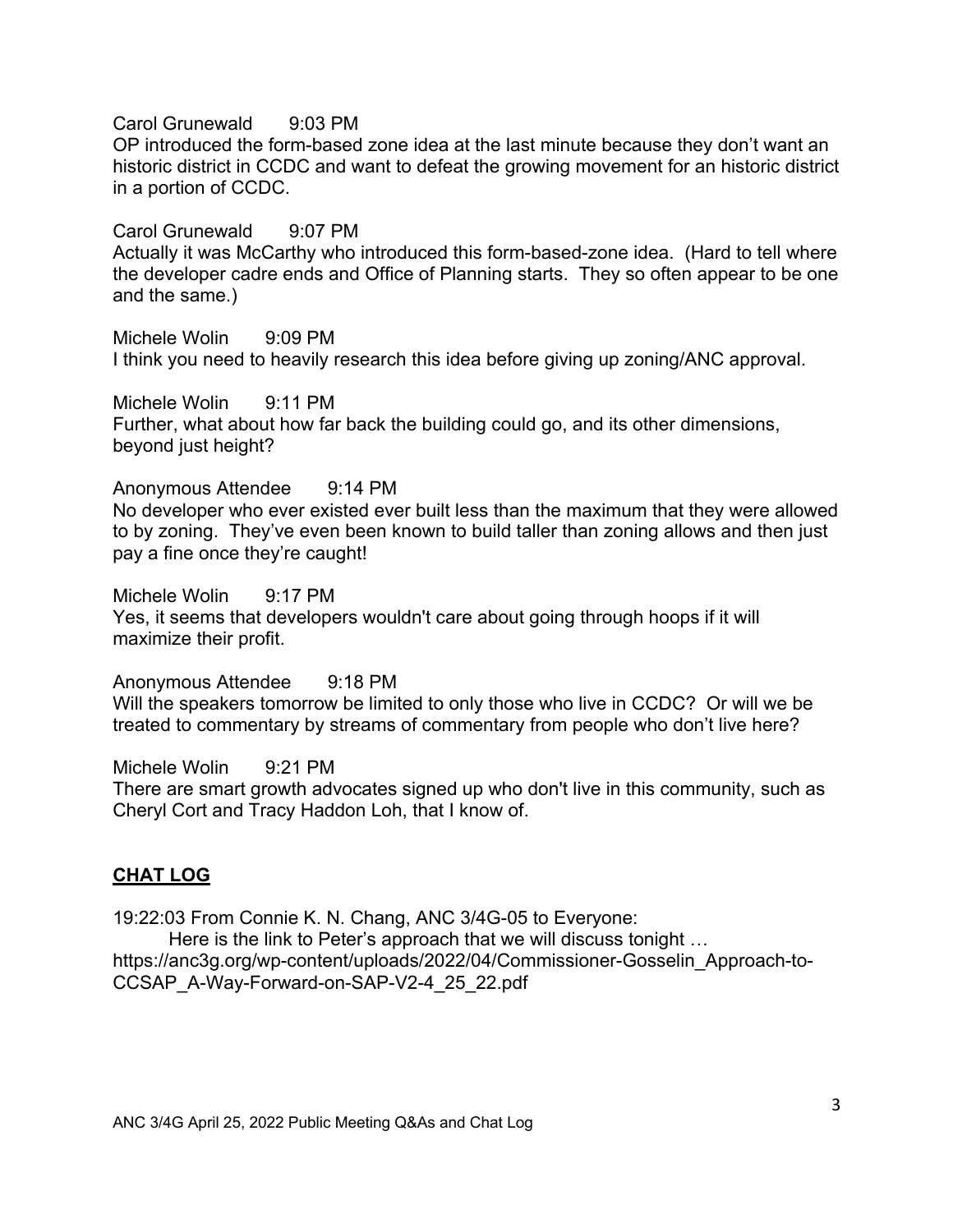19:27:08 From Connie K. N. Chang, ANC 3/4G-05 to Everyone:

Here is the link to tonight's Meeting Information page where you can find the video recording of tonight's meeting, Peter's approach to the Commission's approach of the review of the Chevy Chase Small Area Plan (direct link above), etc.: https://anc3g.org/meetings/meeting-minutes/april-25-2022-public-meeting/

19:33:52 From Pat Roth to Host and Panelists: Thank you Peter

19:36:48 From Amy Lehr to Host and Panelists: Be firm!!!

20:04:18 From Amy Lehr to Host and Panelists:

I have concerns about how much affordable housing can be absorbed in a few block area. Project-style affordable housing was a disaster.

20:09:32 From RONALD EICHNER to Host and Panelists:

The W3Vision plan which is similar to the SAP, there were 228 affordable units assuming 100 units at Comm Center and IZ+ elsewhere

20:12:05 From RONALD EICHNER to Host and Panelists:

Don't forget that the co-development of the Comm Center is the first big step toward doing something other than IZ

20:22:07 From Lisa Gore (she/her), ANC 3/4G-01 to Everyone: TOPA - Tenant Opportunity to Purchase Act

20:23:52 From RONALD EICHNER to Host and Panelists:

Anyone who thinks they can solve the retail vacancy problem in 2022 can make a fortune consulting to developers……some jurisdictions have right of first refusal. Also tenant relocation assisstance to help them during construction. This is not a Main St task, it should be in DMED

20:29:26 From RONALD EICHNER to Host and Panelists:

The plan does not call for additional development on the West Side. An Historic District would give the ANC zero power over what is built on the West Side. HPRB is not allowed to consider the impact on the small businesses, only consistency with the DIstrict'sarchitecture

20:33:41 From RONALD EICHNER to Host and Panelists:

How to control development on the West Side is one of the really big questions for a new zone.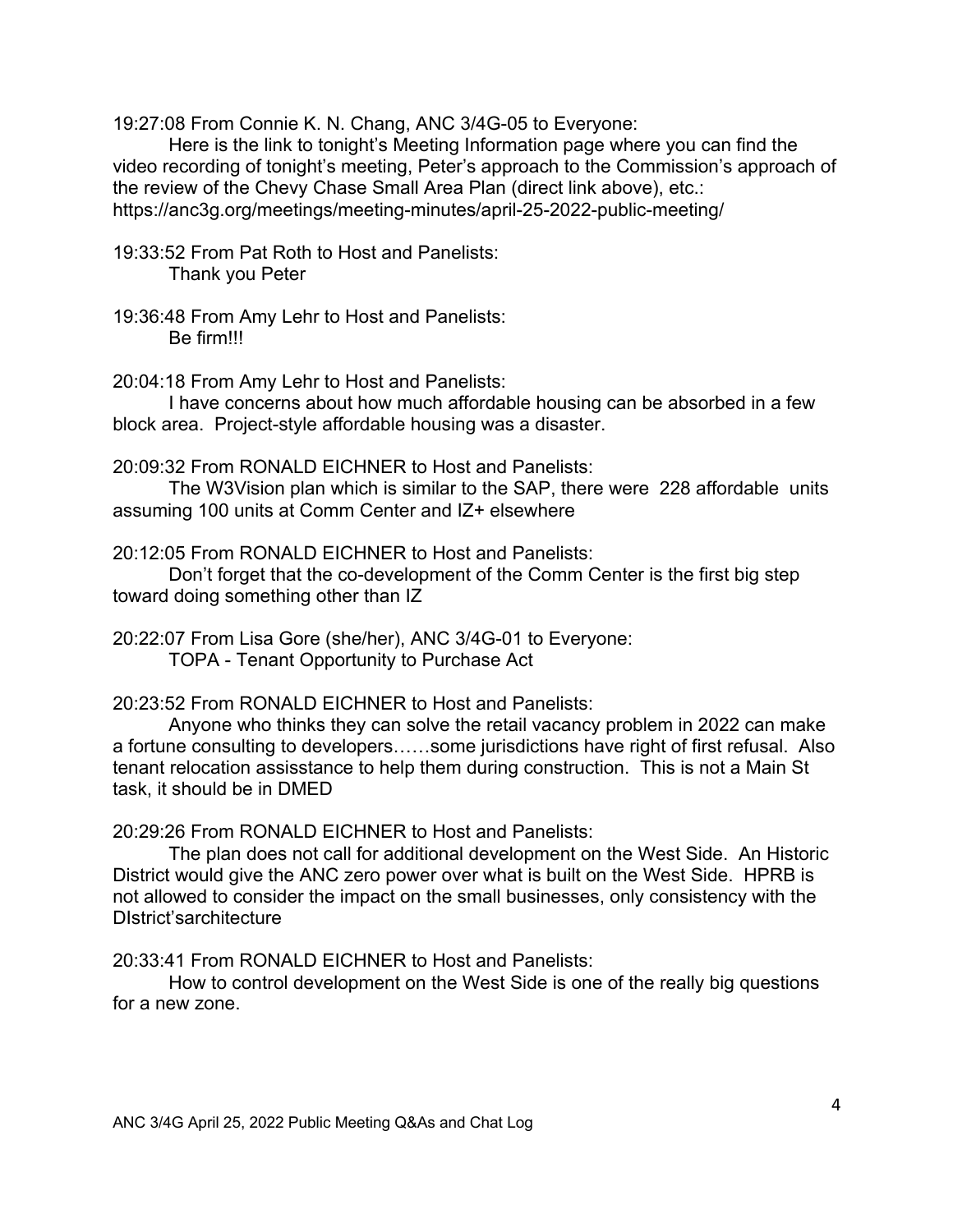20:34:27 From Amy Lehr to Host and Panelists:

I do think a historic district would help the community have a stronger voice in what happens.

20:37:35 From RONALD EICHNER to Host and Panelists:

Ask DMPED to fund a mretail market analysis which Main St might implement as a branding effort

20:39:05 From Michele Wolin to Everyone:

I am unable to see any comments in the chat other than those submitted by ANC Commissioners.

20:40:10 From Randy Speck to Everyone:

Can everyone address their chat comments to everyone, not just to host and panelists?

20:40:25 From RONALD EICHNER to Host and Panelists: Zoning requires underground parking based on use. Those are set requirements

20:40:35 From Michele Wolin to Everyone:

How about leaving some of the current surface lots? We don't need to develop on every piece of land.

20:40:37 From Lisa Gore (she/her), ANC 3/4G-01 to Everyone: Most comments are being sent to the Host and Panelist.

20:45:01 From Michele Wolin to Everyone:

Cyclists can walk the four blocks from Livingston to the Circle, or go 2 blocks west and use 39th St. There is no need to extend bike lanes from Livingston to the Circle. Parking is imperative for our commercial area to be successful.

20:46:31 From RONALD EICHNER to Host and Panelists:

FWIW, my comments to OP ask for a Transportation Study to be done asap as a companion piece to the SAP

20:48:13 From RONALD EICHNER to Host and Panelists:

That already happens, Peter. Traffic Studies and Transportation Demand Studies are often required in DC

20:52:28 From Amy Lehr to Everyone:

Lafayette is over-crowded, as exemplified by how many in-district kids don't get into "universal" preK-4 (including mine for next year), leaving parents with a huge bill.